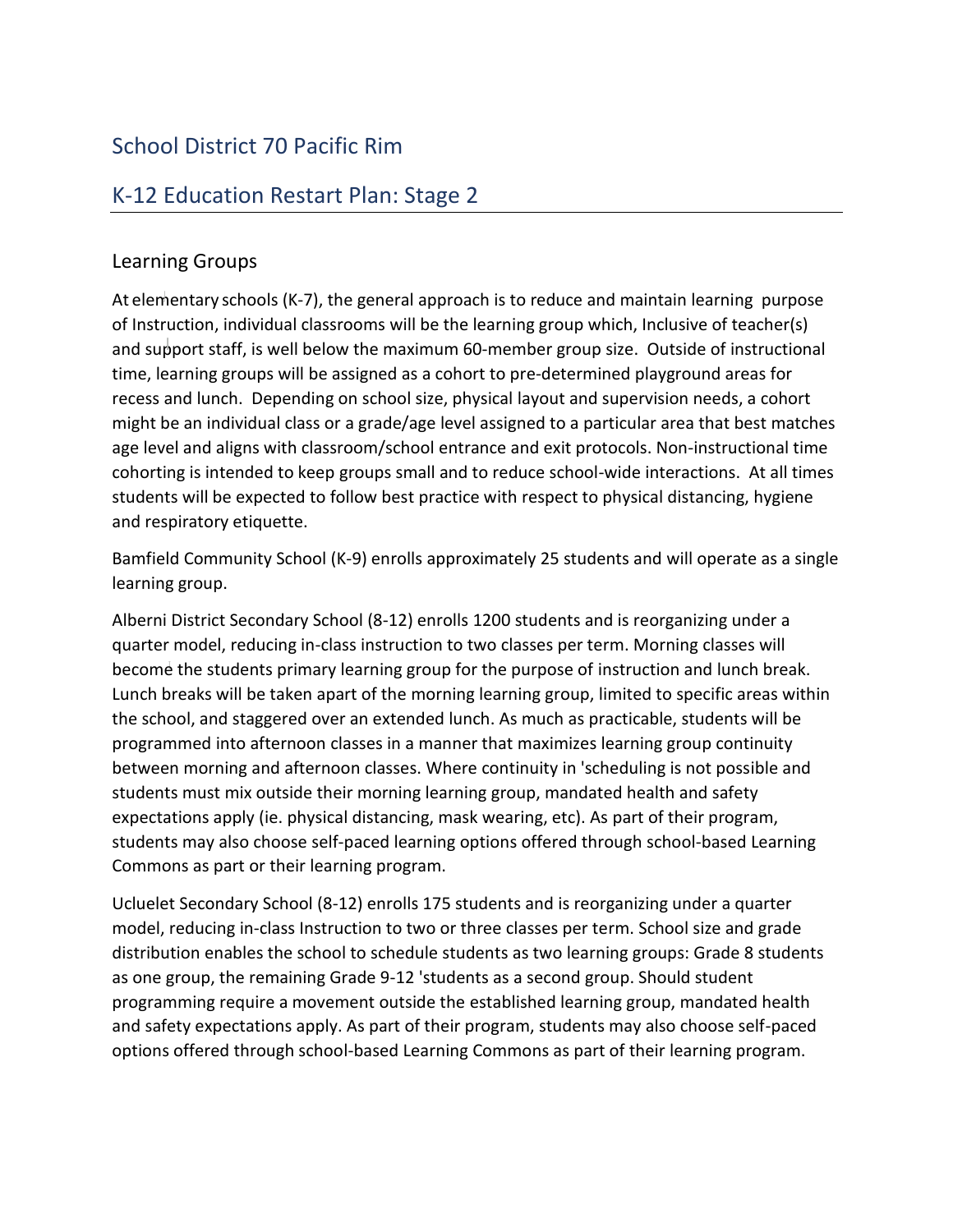Outside instructional time, secondary students will be required to wear masks and physically distance in high traffic areas and commons areas, and encouraged to remain within their cohort group outside of instructional time. Students will also be further encouraged to socialize outside and/or in areas where risk of transmission is lower. Students on partial schedules will also be asked to be off school premises when not in class.

Given the numbers of families unsatisfied with the choice of either full-time, in-class instruction or distributed learning/home schooling, individual schools will also provide a school-based alternative to in-class instruction that blends online learning, face-to-face instruction and, for Indigenous communities, learner/family outreach. This is neither regular instruction nor distributed learning, but rather a model that continues to connect learners to their neighbourhood school and provide an educational program while parents resolve any uncertainly or anxiety about their child's health and safety under a Stage 2 restart. This alternative is considered to be a transitional program rather than a long-term program as the preferred goal is to have these learners in a regular classroom with their peers and classroom teacher. Thus, this option will be regularly reviewed during Stage 2 and amended/adjusted as needs change.

Under Stage 2, the enrolling teacher(s) is responsible for in-class instruction, assessment and reporting. Prep relief teachers, remedy teachers, itinerant staff and those working between multiple cohorts will wear appropriate PPE and practice physical distancing as required by established health and safety protocols. Consideration is also being given to expanding a model of pull-in learning support to include libraries, computer labs, music rooms and gyms in which resources and materials are brought into classrooms rather than having students move to other learning spaces and/or sharing equipment.

Depending on the actual number of students returning to in-class instruction, discussions with union leaders have also considered the notion of flexibility in teacher and support staff assignments in response to learner needs, including the notion of re-assigning school-based Outreach teachers/EA's supporting learners who may not be returning at this time and for whom full time DL or homeschooling is not an option.

In the event of a switch to Stage 3 or 4, elementary learning groups would remain within cohort size limits and schools would then adopt a hybrid model consistent with each stage's density targets. Children of ESW's, students with diverse needs/abilities and vulnerable learners would receive daily support from classroom teacher(s) and dedicated support staff. Similarly, the secondary quarter system established under Stage 2 is a preferred delivery option should the system move to Stage 3, 4 or 5. A two-course, hybrid model is more manageable as cohort sizes and density targets shrink in Stages 3 & 4. As part of Stage 2 start up, students will be refamiliarized with the use of technology to support offsite learning should the system move to Stage 3, 4 or 5.

At both elementary and secondary, short term absences for reasons of illness, self-